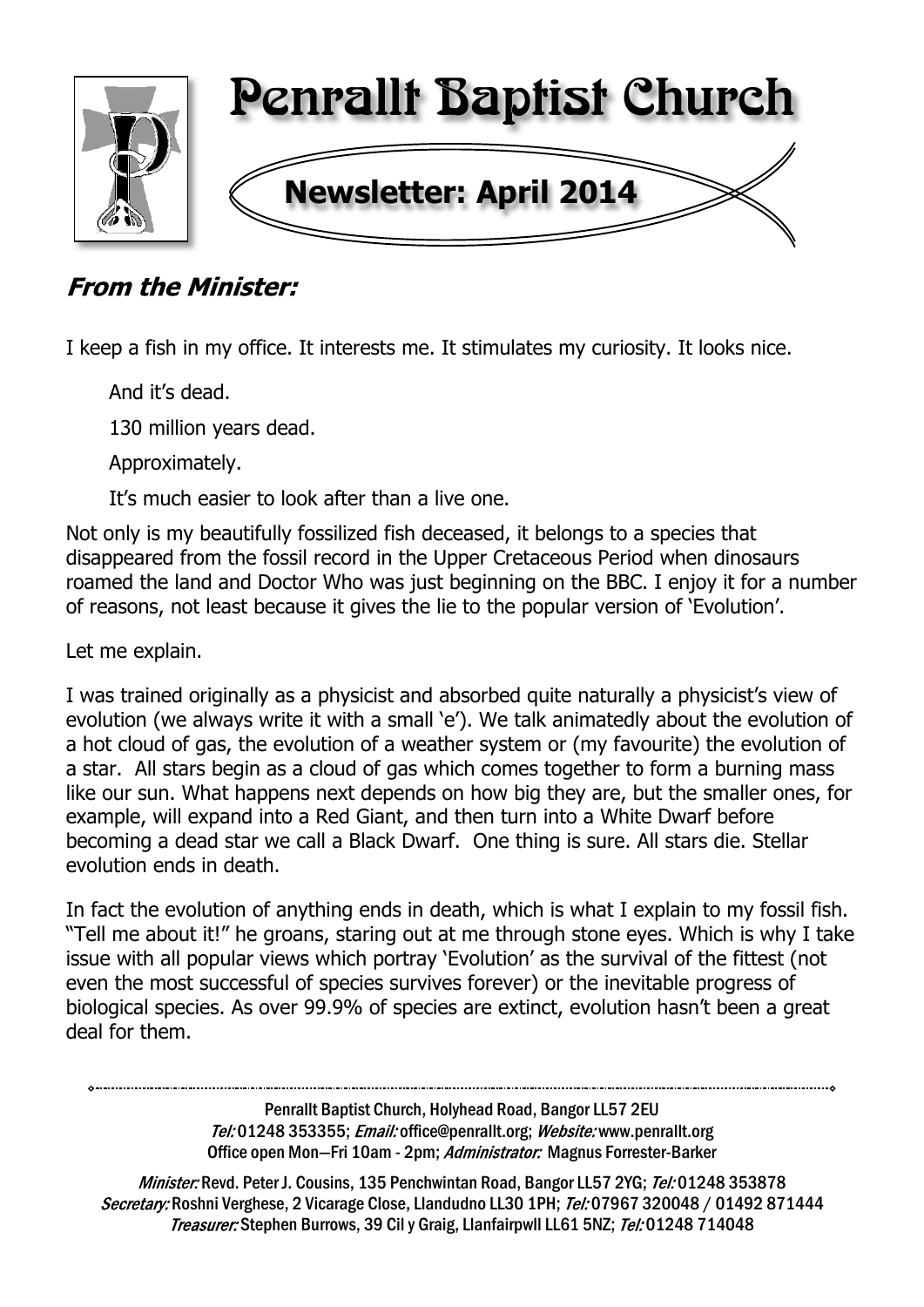"Don't I know it!" moans my fish.

It's amazing how atoms combine together to form complex structures like stars or planets.

It's amazing how atoms combine together to form biological life.

But evolution is a doomed process.

Everything dies.

Eventually.

Which brings me to Easter and why I was offering a sympathetic look to my fish.

There's only one event I can think of in history which contradicts evolution, and that's the Resurrection of Jesus. The Resurrection goes against the flow of cosmic history. Without it, the human species is as doomed as my fish. But with the Resurrection (worthy of a capital 'R'), evolution has been sliced open like a tin can.

It makes sense of our existence and opens the portals to life beyond the grave.

It teaches us that it's perfectly reasonable and sensible to engage in such counterintuitive activities (as far as the selfish gene pool is concerned) as caring for the severely disabled, the dying or the outcasts. Our species is not doomed, and therefore valuing every single human being, nurturing every individual and creating better, stronger communities is a celebration of the death of evolution.

In fact, Easter is the day of the year when we stamp on evolution and triumph over it.

The Resurrection is the moment the roof opens to reveal eternity breaking into our lives. As my favourite gospel song, by Garth Hewitt, goes:

For love has found a highway And life has lost an end; Nazareth's lost a carpenter But the world has found a friend.

Have a great Easter,

God bless,

Peter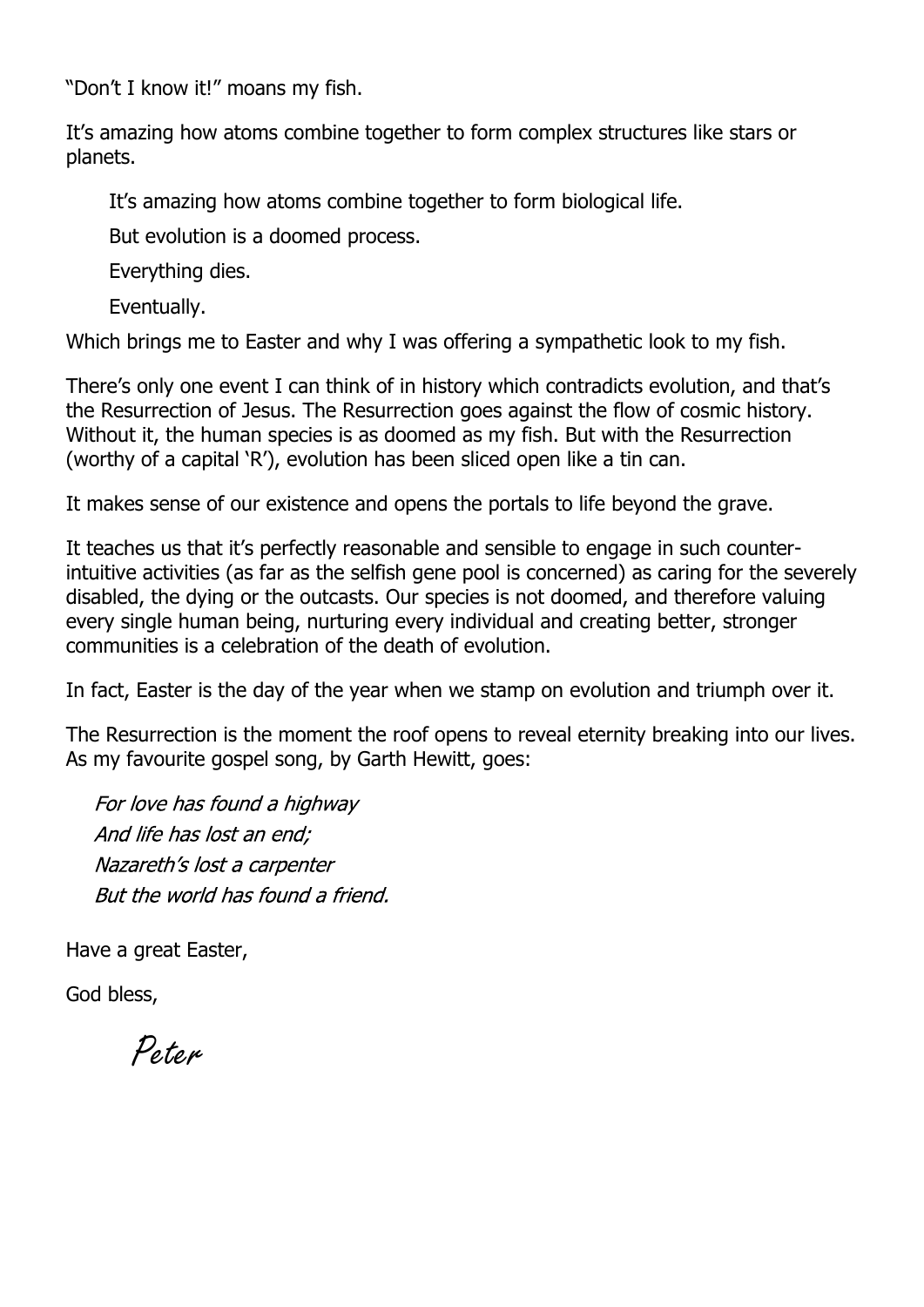# **Services This Month:**

| <b>6 April</b>     |                                                                  |                             |  |  |  |
|--------------------|------------------------------------------------------------------|-----------------------------|--|--|--|
| $10:30$ am         | Speaker: Geoff Birch.                                            | Acts 15:1-35.               |  |  |  |
|                    | Religious strife initiated a gathering that changed the world.   |                             |  |  |  |
| 2:15 <sub>pm</sub> | Service at Bontnewydd.                                           |                             |  |  |  |
| 6:00 <sub>pm</sub> | Communion Service. Speaker: Elaine Green. Mark 7:24-30.          |                             |  |  |  |
|                    | Challenging Women of the Bible: The faith of that foreign woman. |                             |  |  |  |
|                    | <b>13 April</b> (Palm Sunday)                                    |                             |  |  |  |
|                    | 10:30am The Secret's Out.                                        | Mark 11:1-11.               |  |  |  |
|                    | 6:00pm Palm Sunday Prayer and Praise led by Deb Stammers.        |                             |  |  |  |
|                    | <b>20 April</b> (Easter Sunday)                                  |                             |  |  |  |
|                    | 7:00am Cytûn service on Roman Camp.                              |                             |  |  |  |
|                    | 10:30am Easter Sunday Family Service.                            | <i>Matthew 27:57-28:10.</i> |  |  |  |
|                    | Where not to look for Jesus and where to find him.               |                             |  |  |  |
| 6:00 <sub>pm</sub> | The Eternal Jesus.                                               | John 1:1-3.                 |  |  |  |
| 27 April           |                                                                  |                             |  |  |  |
| 10:30am            | Communion Service. Speaker: Diane Holmes.                        |                             |  |  |  |

6:00pm Speaker: Jon Stammers.

## **Our Speakers**

**Peter Cousins** is the minister of the church and is the speaker except where otherwise noted. **Dr. Diane Holmes** is a Baptist minister who has recently come to live near Brynsiencyn with her husband Nigel. **Elaine Green** is a graduate in theology, a member of Penrallt and a candidate for the Baptist ministry, who is currently a BUGB Lay Preacher and doing an MA in Contextual Theology. **Geoff Birch** is a retired Baptist minister, a member of Penrallt. **Dr. Jon Stammers** is a member of Penrallt with a PhD from Bangor University.

# **Church Lunch**

We will host a church lunch on **Sunday April 6th**. Please bring enough buffet style 'finger food' for yourselves and one or two others.

## **Faith Café**

After church on Sunday evening 6th April, we will host Faith Café for teenagers, students and other young adults. Starting around 7:15pm it is an evening of chat, interviews, music and discussions. There is a short programme at around 7:40pm after which you are free to leave or stay and chat. After this week, we will be breaking for Easter.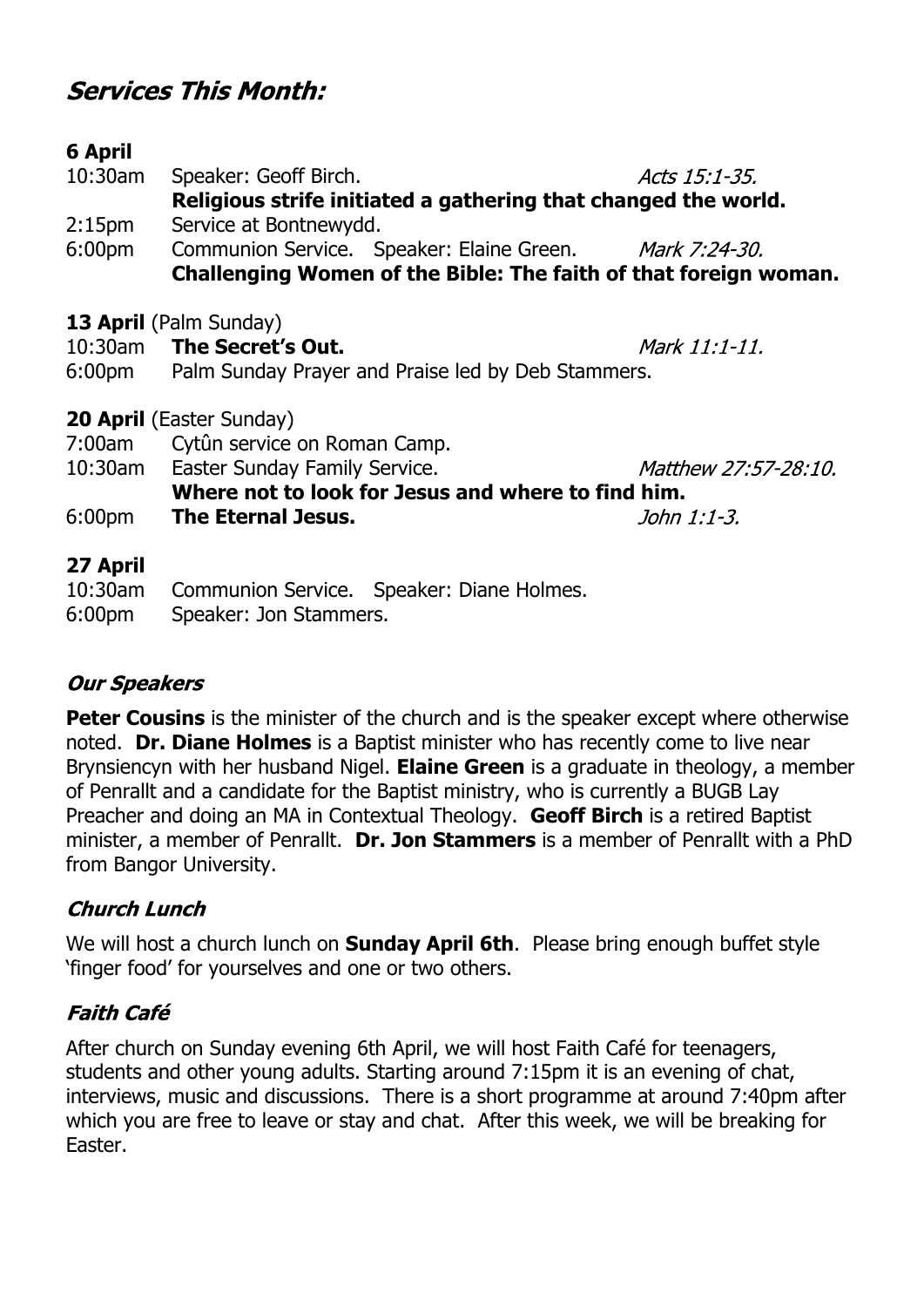# **Dates For Your Diary:**

| <b>Tuesday 1</b><br><b>Wednesday 2</b><br><b>Saturday 5</b> | 7-9:30pm<br>10:30am | Recording of our services for BBC Radio Wales.<br>Men's Prayer Meeting followed by coffee in Options.<br>Deacons' Away Day. |
|-------------------------------------------------------------|---------------------|-----------------------------------------------------------------------------------------------------------------------------|
| <b>Monday 7</b>                                             | 7:30 <sub>pm</sub>  | Church Members' AGM.                                                                                                        |
| <b>Friday 11</b>                                            |                     | Revelation North Wales.                                                                                                     |
| <b>Monday 14</b>                                            | 10:30am             | Church Walk.                                                                                                                |
| <b>Thursday 17</b>                                          | $1:30$ am           | Wedding of Emyr Humphreys and Lilian Venancio in<br>Penrallt.                                                               |
|                                                             | 7pm                 | Maundy Thursday Passover seder in the Canolfan.                                                                             |
| <b>Friday 18</b>                                            | 11am                | Cytûn March of Witness.                                                                                                     |
|                                                             | $5-7pm$             | Good Friday Reflection.                                                                                                     |
|                                                             | 7:30 <sub>pm</sub>  | Cantabile Choir concert at St Mary's.                                                                                       |
| <b>Sunday 19</b>                                            | 7am                 | Cytûn service on Roman Camp.                                                                                                |
| <b>Saturday 26</b>                                          | 3pm                 | Talk by Roshni at Penuel about Training Badagry<br><b>Street Pastors.</b>                                                   |
| <b>Monday 28</b>                                            | 2pm                 | Pastoral Care Team meeting.                                                                                                 |
|                                                             | 7:30 <sub>pm</sub>  | Missions Group meeting at Sarah Jackson's house.                                                                            |

Further details of many of these events can be found in the Noticeboard section later in this newsletter.

# **Easter Activities:**

## **Maundy Thursday (17 April)**

**7pm – Passover Meal in the Canolfan.** Come and enjoy a simple meal with a traditional Passover seder. Tickets £5 adult/£2 child. For more details contact Sarah Jackson (email: sarah.jackson.home@gmail.com; tel: 01248 714799).

# **Good Friday (18 April)**

**11am – Cytûn (Churches Together) Walk of Witness** down the High Street, starting at St. John's Methodist Church.

**5-7pm – Good Friday Reflection.** Good Friday is a thought-provoking day for many people; there will be an opportunity to think them through and maybe listen to God for yourself. There will be a time of quiet reflection in the Penrallt Sanctuary from 5 to 7pm. Come when you can — stay as long as you can. Listen well. There will prayer support if needed. Some refreshments will be available.

# **Easter Sunday (19 April)**

**7am – Cytûn Service on Roman Camp**, followed by breakfast in Penrallt.

**10:30am –** All-age style service.

**6:00pm –** Evening Service.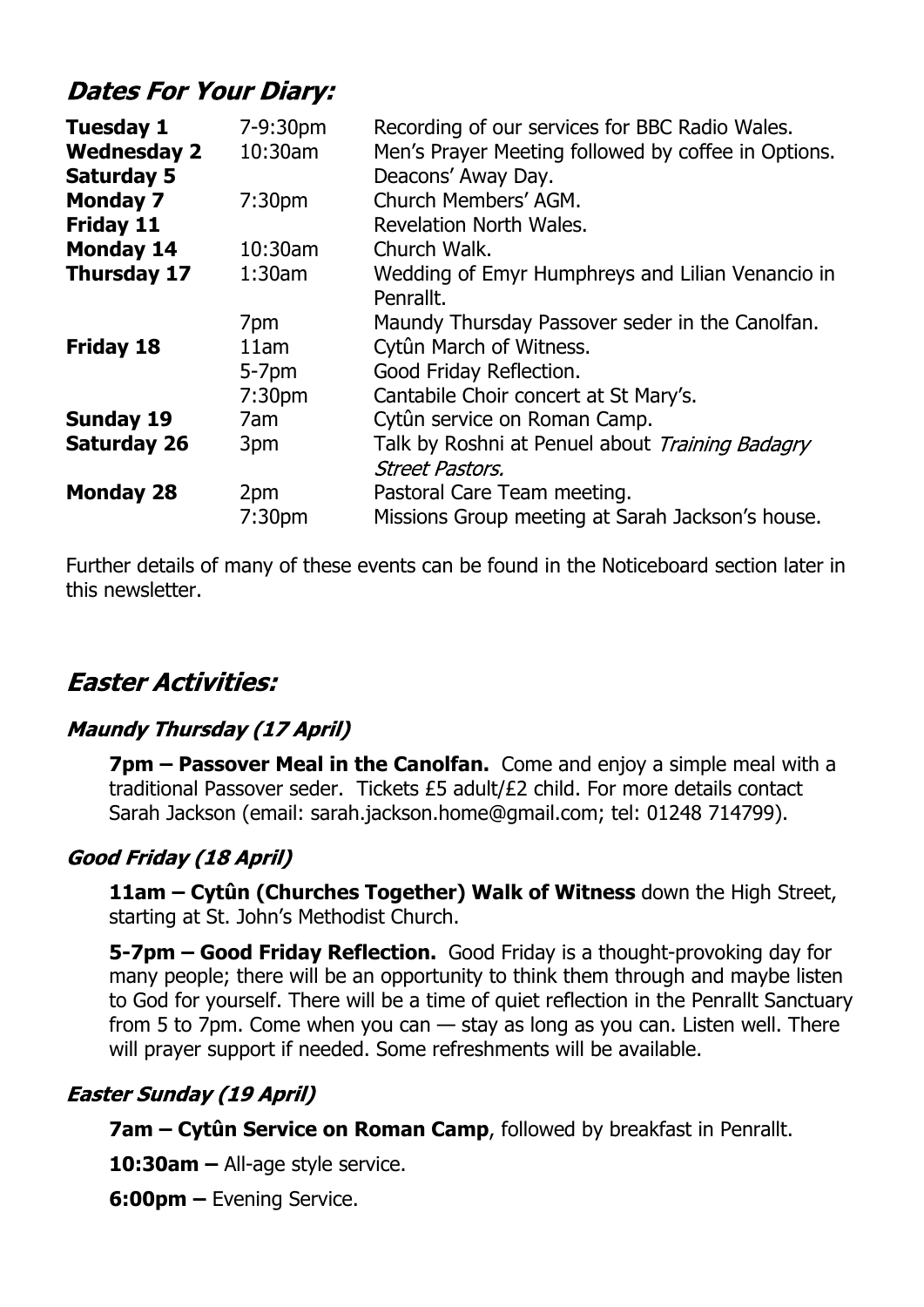# **News of People:**

Congratulations to **Emma Holland**, daughter of Joy, who has had a baby girl, Callie.

Pray for **Elaine Green** who will be going before the North Wales Baptist Union on Tuesday 8th April as a candidate for regionally recognized Baptist ministry.

**Children's Birthdays in April** 

**11th:** Samuel Adams

# **Weekday Events:**

Please check with the contact people when there are meetings this month. HG = Home Group

| <b>Day</b> | <b>Time</b>        | <b>Details</b>                                    | <b>Contacts</b>                       |
|------------|--------------------|---------------------------------------------------|---------------------------------------|
| <b>Tue</b> | 8:00pm             | HG, Nilgiri                                       | Joan Beer (353874)                    |
| <b>Tue</b> | 7:30 <sub>pm</sub> | HG Tyddyn Isaf<br>(Menai Bridge)                  | Magnus Forrester-Barker<br>(717570)   |
| <b>Wed</b> | 2:00 <sub>pm</sub> | HG, Carers                                        | Carol Morris (208407)                 |
| <b>Wed</b> | 7:00pm             | HG, Students                                      | Ben Bowden-Pickstock<br>(07872531601) |
| <b>Wed</b> | 7:30 <sub>pm</sub> | HG, Bethesda                                      | Jon & Deb Stammers (602868)           |
| <b>Wed</b> | 7:30 <sub>pm</sub> | HG, Cymraeg                                       | Owen & Nia Evans (352634)             |
| <b>Wed</b> | 7:30 <sub>pm</sub> | HG, Maes y Dref (pm)                              | Anne Collis (353173)                  |
| <b>Wed</b> | 7:30 <sub>pm</sub> | HG, Nomads                                        | Susan Cousins (353878)                |
| <b>Thu</b> | 10:30am            | HG, Llanfairpwll (am)                             | Sue & Lawrence Moss (713793)          |
| <b>Thu</b> | 7:30 <sub>pm</sub> | HG, Llanfairpwll (pm)                             | Sue & Lawrence Moss (713793)          |
| Fri        | 10:30am-12pm       | <b>Cheeky Monkeys</b><br>(parent & toddler group) | Joan Rymer (713003)                   |
| <b>Fri</b> | 10:30am-12:30pm    | HG, Maes y Dref (am)                              | Anne Collis (353173)                  |
| <b>Sat</b> | 8:30am             | <b>Prayer Meeting</b>                             |                                       |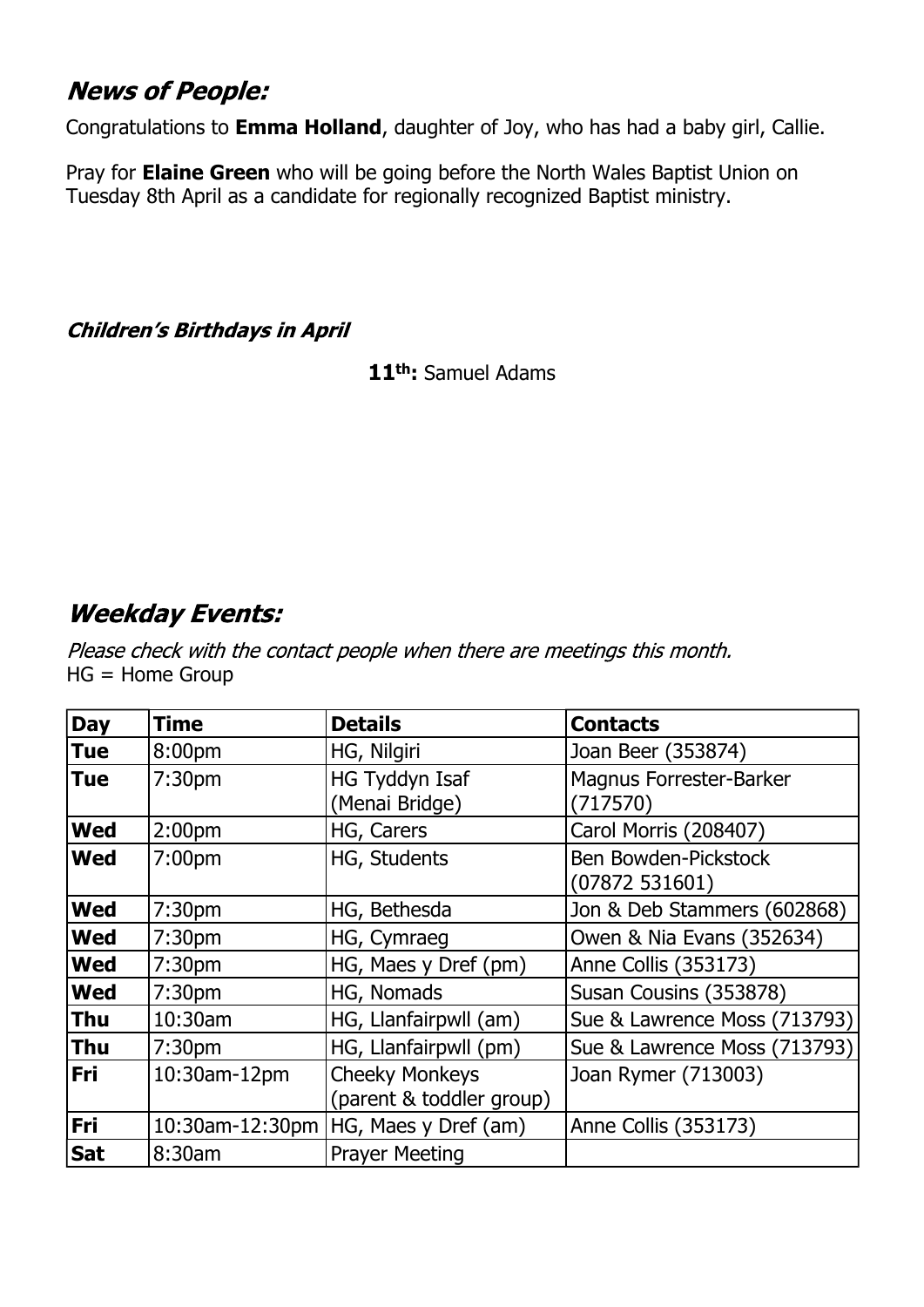# Noticeboard:

### **◊ Bible Unzipped…**

…is taking an Easter break. It will be back in May.

#### *◊* **Cantabile Ladies' Choir**

The choir, along with their bell-ringing group, the Cantabile Chimers, will be performing a Good Friday Concert of Sacred Music to mark the closure of St Mary's Church, Bangor. The concert will be at in St Mary's at 7:30pm on Friday 18th April, with free admission and light refreshments (donations towards the work of the St Mary's Shelter will be welcomed).

### *◊* **Church Walk**

A fairly gentle and easy walk is planned, about five miles in length, near Caernarfon and the Menai Straits. Please meet at 10:30am at Fron Goch garden centre where the walk will begin and end to the delight of those who also enjoy gardening! Fron Goch is just south of Caernarfon, off the A487, postcode LL54 5RL. Bring a packed lunch if you prefer not to eat at Fron Goch. For further details please phone Mike and Sophy Tidswell, 01248 430932.

#### **◊ Homeless in Bangor**

Please do not give money directly to the homeless in Upper Bangor. We have found in the past that it has encouraged aggressive begging on the church premises by people who have a history of violence. You will find brown envelopes in the porch to put your gift in. This will buy meal vouchers which are distributed to the homeless by the Cathedral.

#### *◊* **Men's Prayer Meeting**

The men will meet for prayer as usual this month. Time spent in prayer will be followed by coffee in Options. All are welcome to join us.

#### *◊* **Penrallt on BBC Radio Wales**

The BBC have asked us again to produce two services to be broadcast on Easter Sunday and Pentecost Sunday. These will both be pre-recorded on the same evening. Please turn up with loud voice, to lead our nation in praise!

## **◊ Pastoral Help**

If you have pastoral concerns please contact Peter or else one of the other members of the Pastoral Care team.

> Pat Borlace 713146 Geoff Moore 410582 Judy Stammers 364394 Helen Thomas 600174

Tuesday 1 April

Monday 14 April

Friday 18 April

7:30pm

**Wednesday 2 April** 10:30am

7-9:30pm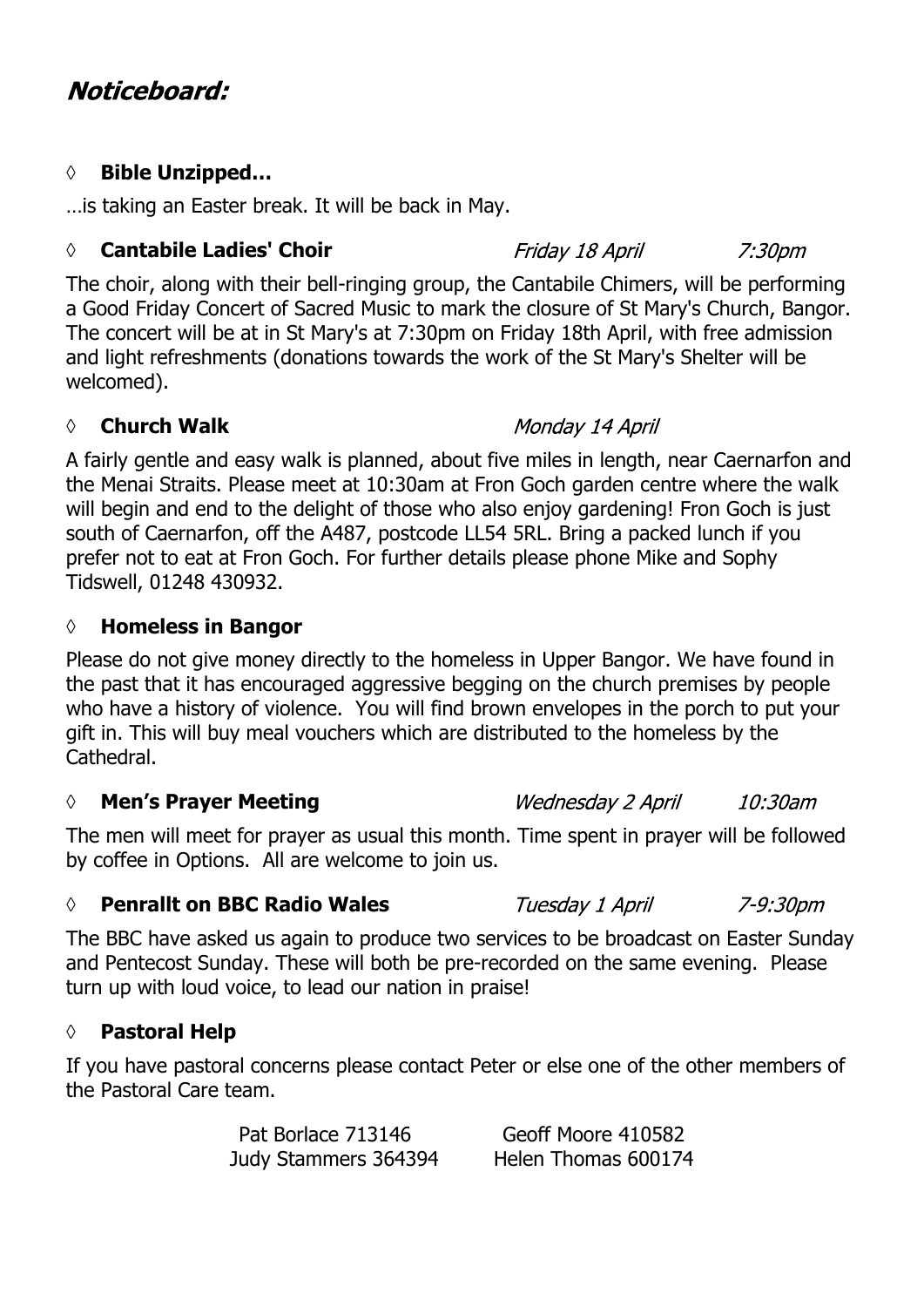## **◊ The Prayer Room…**

…is open before and after the service for quiet prayer. Penrallt is a place of prayer, so make use of this sacred space.

## **◊ Pray for Penrallt Every Day**

Sign up to receive our prayer diary by e-mail every Monday morning by sending your request to: office@penrallt.org.

If you have some subject for prayer, either send it in by e-mail, or fill in one of the pink cards, which are available in the porch, and place it in the visitors' cards box or give it to Peter or Magnus. Please note that in addition to the pink prayer request cards, there are also blue testimony/thanksgiving cards and yellow "Listening to God" cards that can also be filled in and submitted for the prayer diary.

## **◊ Student House Available to Rent**

7, The Crescent (an ideal location for coming to Penrallt). Christian landlords. For details, please ring John & Anne Brine on 01708 701379 or 07956 853523.

#### *◊* **Training Badagry Street Pastors**

Saturday 26 April

*3pm* 

Roshni Verghese was due to give a talk at the Cytûn AGM, which was cancelled due to bad weather, on her recent visit to Nigeria to train Street Pastors in the town of Badagry. There is now another chance to hear Roshni's talk, which will be given at Penuel on Saturday 26th April, starting at 3pm. This is a free talk and all are welcome to attend.

## **◊ Women's World Day of Prayer**

The service on Friday 7th March for the Women's World Day of Prayer, prepared by the women of Egypt, raised £187.65, which will be used to further a variety of Christian charitable works in Britain and around the world. The Bangor English service was supported by the members of nine different churches. Our thanks to all who helped to make the service so memorable. Next year the service will be prepared by the women of the Bahamas.